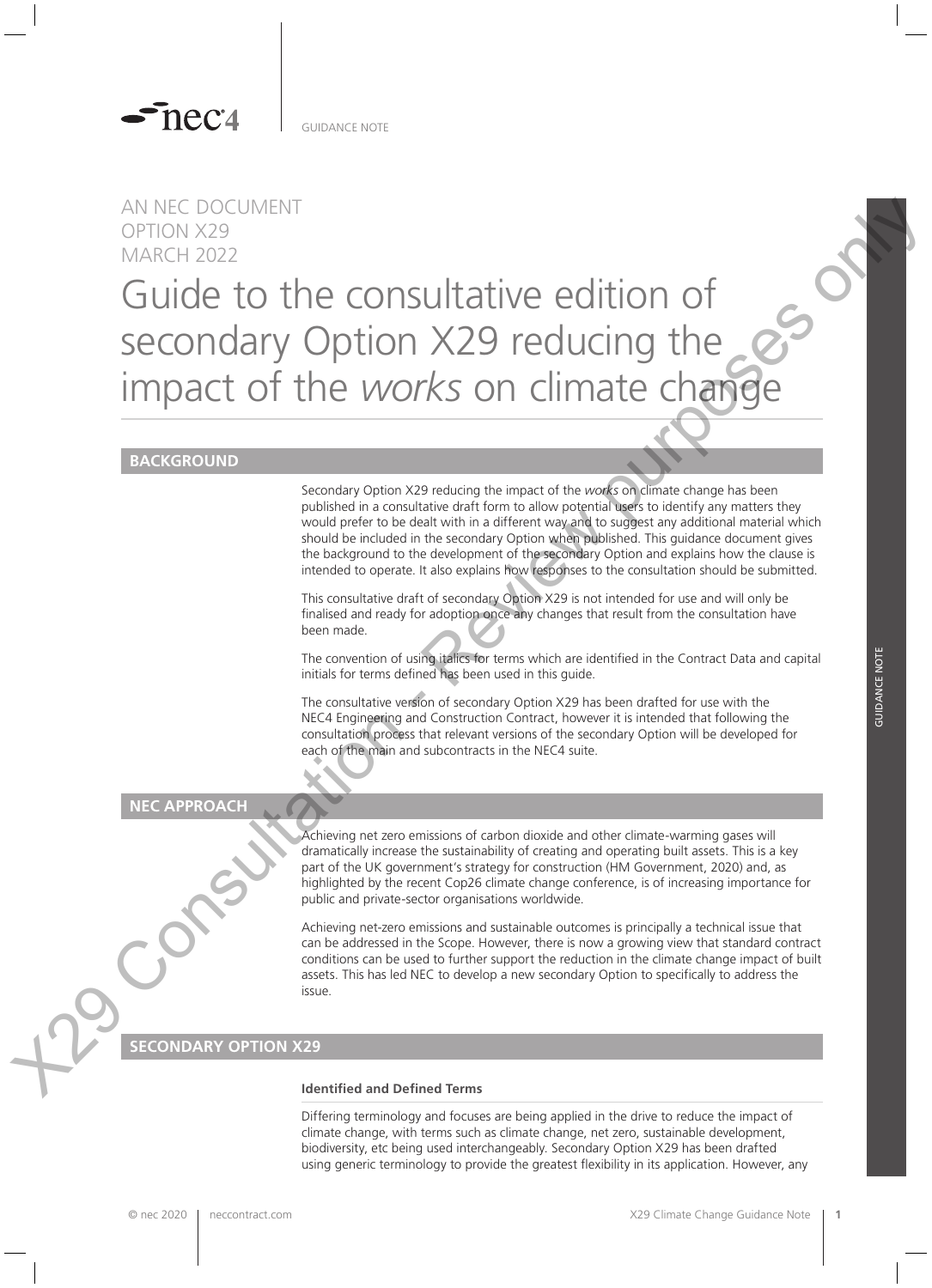comments on the terminology used including the title of the secondary Option would be welcomed.

### **Climate Change Requirements**

Climate Change Requirements are stated in the Scope and are therefore things the *Contractor* has to provide or comply with in order to Provide the Works in accordance with the Scope. A failure to do so will be a Defect which the *Contractor* will be required to correct. Careful consideration has to be given as to the content of the Climate Change Requirements to make sure they are achievable and do not place undue risk upon the *Contractor.* If the Climate Change Requirements are unduly onerous this may lead to bidders refusing to bid for the work or including substantial risk allowances within their bids. Climate Change Requirements could include things such as levels of recycling, use of renewable power on-site or electric vehicles, reducing waste generation, designing out waste, designs that reduces carbon emission etc. It may also cover issues such as any requirements to be included in the Climate Change Execution Plan or details over what information relating to climate change that the Parties may use, disclose and publicise.

The Climate Change Requirements are likely to be set by the *Client* in the Scope but could be requested from the bidder or they may be developed between bidders and the *Client* depending on the procurement process used.

### **The Performance Table**

Whilst it is expected that a Performance Table will commonly be used with secondary Option X29 it is not mandatory and the secondary Option can be used with just the Climate Change Requirements. Where a Performance Table is used the *Client* has the flexibility to include within this any targets related to climate change, net zero, sustainable development etc. it wants the *Contractor* to achieve. Secondary Option X29 is in some ways a combination of secondary Options X17 low performance damages and X20 Key Performance Indicators and we do not recommend it is used with these options.

The Climate Change Requirements can be contrasted with any targets for performance stated in the Performance Table. These are targets which the *Contractor* may be incentivised to achieve through positive and/or negative financial incentives. If the *Contractor* fails to achieve these targets this will not result in a Defect that has to be corrected, as the targets the Performance Table will not be stated in the Scope, but will instead be addressed through the Performance Table itself. The Performance Table may contain positive incentives, negative incentives, a combination of the two or even no financial incentive at all and instead be used only to measure and record the performance achieved. Where there are financial incentives in the Performance Table, and in particular negative incentives, careful consideration needs to be given as to the values included and the potential risk this may impose on the *Contractor.* The Performance Table should also include any limits on the amounts to be paid by or retained from the *Contractor* both overall and in relation to each target. The payments under the Performance Table are an excluded matter under X18 limitation of liability (clause X29.13). where the state of the state of the state of the state of the state of the state of the state of the state of the state of the state of the state of the state of the state of the state of the state of the state of the st

Targets in the Performance Table may be in the form of key performance indicators, or specific values or requirements to be achieved. They may be stretch targets beyond the levels that must be achieved as stated in the Climate Change Requirements. However they are expressed, if there is any impact on the *Contractor*, positive or negative, they must be clearly stated, unambiguous, and demonstrably and accurately measurable.

The targets in the Performance Table will likely be set by the *Client*. If a bidder is required to offer targets, it may be appropriate to include those targets in bid evaluation.

An example of a Performance Table is provided in Appendix A.

### **Collaboration**

Clause X29.2 requires the *Contractor* to collaborate with other Climate Change Partners identified in the Climate Change Requirements. These can be identified as specific companies

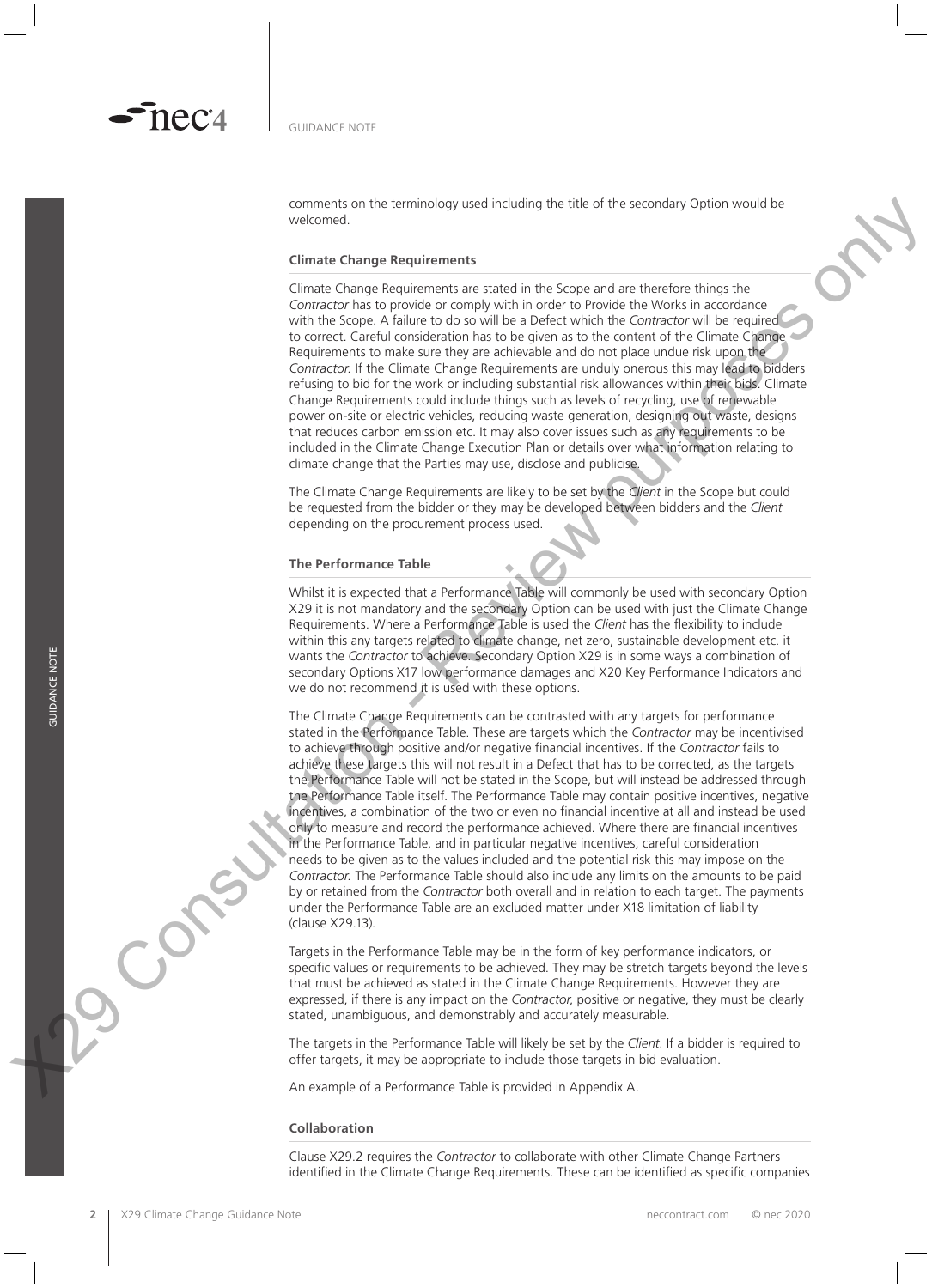or by work type or activity they will undertake. The *Project Manager* has the power to change the Scope and so can revise the list of Climate Change Partners as necessary, for example when particular subcontractors and suppliers are engaged by the *Contractor* or other contractors or consultants are engaged by the *Client.* Where there are multiple parties involved in the delivery of the project consideration may also be given to using X12 multiparty collaboration. However, the interface between the Key Performance Indicators and Schedule of Partners in X12 and the content of the Performance Table would need to be carefully considered.

### **Early Warnings**

Early warnings are to be notified for events which may impact the achievement of the Climate Change Requirements. Where an event may impact the achievement of targets in the Performance Table these will be reported and addressed through clause X29.12 performance measurement.

### **Climate Change Execution Plan**

The form and content of the Climate Change Execution Plan should be detailed in the Climate Change Requirements. The Climate Change Execution Plan should set out the strategy for achieving the Climate Change Requirements and, where relevant, Performance Targets (e.g. identyfing stakeholders, roles, timescales. key milestones, tools and tasks to get there). In many cases a Climate Change Execution Plan will be submitted as part of the tender process and included in the Contract Data at the Contract Date. However, there is also the option for a first Climate Change Execution Plan to be issued, within a fixed period of time after the Contract Date. It should be noted that there is no financial sanction on the *Contractor* if they fail to submit a first Climate Change Execution Plan. This approach is similar to that taken for the submission of quality plans under clause 40.2 or an Information Execution Plan under clause X10.4. X29 Are a state of the interaction - Review Purpose is the Assessment in A decision - Review purposes on the interaction - Review purposes on the interaction - Review purposes on the interaction of the interaction of the

### **Disclosure**

A specific clause has been included to allow for information relating to climate change to be used, disclosed and publicised to Others in accordance with the Climate Change Requirements. This is to address the fact that clients and contractors are increasingly required to report and publicise their climate change credentials. This also potentially allows for good practice to be shared with the wider industry.

### **Acceleration, accepting Defects, compensation events**

Where a Performance Table is used and linked to financial incentives there needs to be a mechanism to adjust the targets, amounts and dates stated within it as a result of compensation events or agreements made in relation to the acceptance of a Defect or acceleration and clauses to this effect have been included within the secondary Option.

Clause X29.7 is included to address the situation where a compensation event only impacts the Performance Table and so would not be covered by the compensation event process in the core clauses of the contract. Clause X29.9(2) is included to address the limitation in clause 63.6 of the core clauses in relation to the Parties' entitlements as a result of a compensation event.

It should be noted that with all periods for reply under the contract, the period for responses to notified compensation events etc, can be extended by the mutual agreement of the *Contractor* and *Project Manager* under clause 13.5.

### *Contractor's* **proposals**

Clause X29.11 is included to allow the *Contractor* to propose changes to the Scope. It has been drafted deliberately widely so as to allow the *Contractor* to propose changes that may reduce the impact on climate change in both the creation of the asset and its future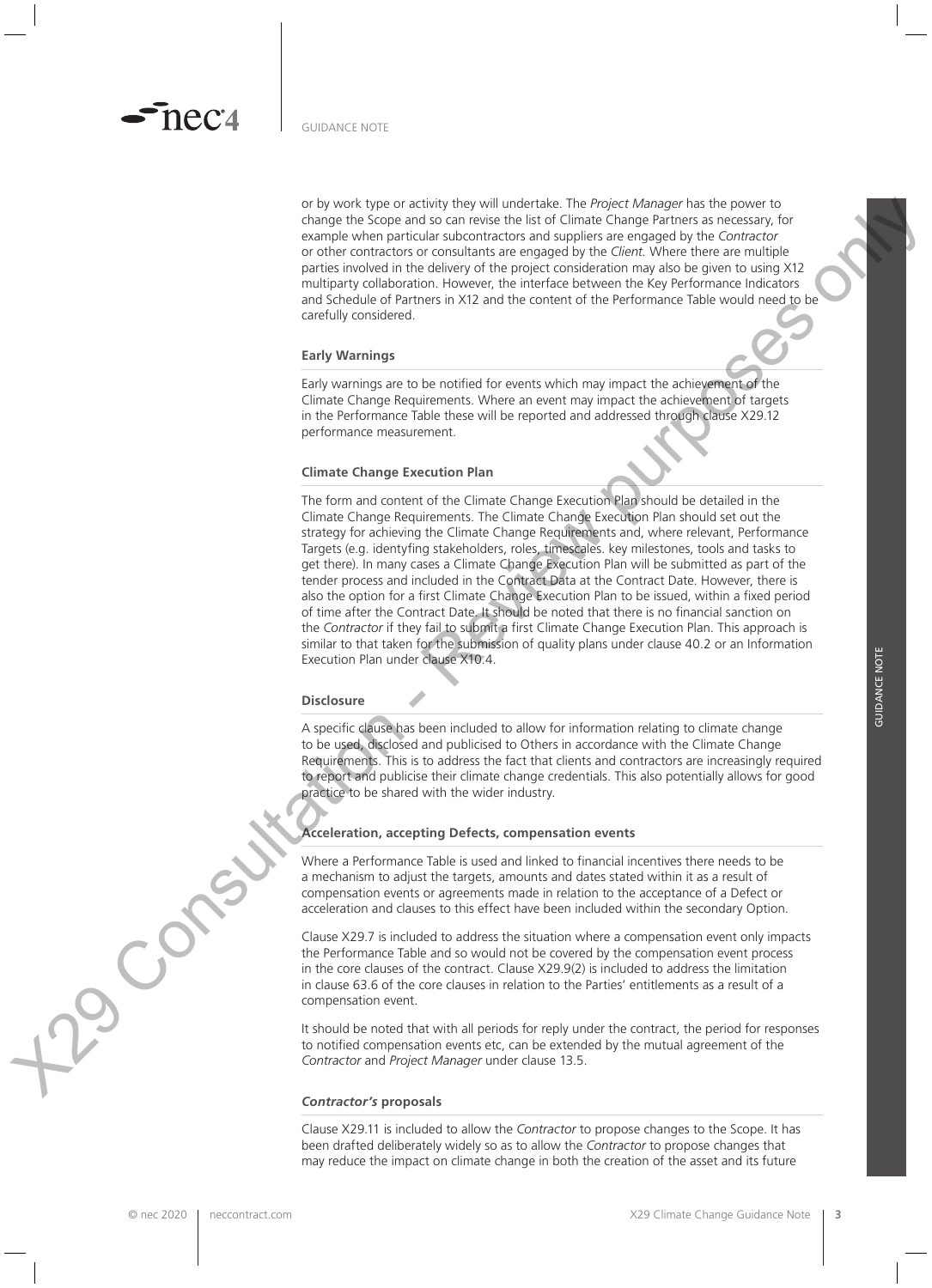operation, maintenance and demolition. In effect it combines core clause 16.1 and secondary Option X21 into a single clause specifically related to climate change impact. The process requires the agreement of both the *Contractor* and the *Project Manager* to proceed, in that the *Contractor* may propose changes but does not have to, and the *Project Manager*  can choose not to accept a proposal for any reason. However, one would expect that they would want to work together to enable a viable proposal to proceed if it will deliver climate change benefits. If the proposal is accepted the Scope, the Prices, the Performance Table, the Completion Date and the Key Dates are changed to reflect the impact of the change upon them. The clause also protects the *Contractor* in that the Scope cannot be changed as proposed by the *Contractor* unless the *Contractor's* quotation is accepted. Specified through the state of the visible of the Visible of the Visible of the state of the state of the state of the state of the state of the state of the state of the state of the state of the state of the state of th

Clause X29.13 refers specifically to changes in the Scope, which therefore includes changes to the Climate Change Requirements. If the *Contractor* can better the targets stated in the Performance Table, then they will be rewarded for this via the Performance Table itself.

### **Performance measurements**

Clause X29.12 creates a regime for reporting on performance against the targets in the Performance Table and a process for proposing performance improvements where a failure to achieve a performance target is forecast. Careful consideration should be given to the frequency of reporting against the targets in the Performance Table so as to provide regular and early awareness of issues that may impact their achievement.

Clause X29.12 also provides the mechanism for making assessments and payments in accordance with the Performance Table. The dates when performance will be assessed is stated in the Performance Table with amounts then becoming due in the next assessment after the relevant date.

### **Excluded matters**

Clause X29.13 is only applicable if secondary Option X18 limitation of liability has been selected to apply and extends the matters excluded from the limitation of liability to include amounts payable by the *Contractor* as determined in accordance with the Performance Table.

# **RESPONSES TO CONSULTATION**

It would be helpful if the responses to consultation could be structured in the following way. As far as possible, brief explanations should be provided with the comments.

- Overall impression of the secondary Option
- Provisions within the secondary Option which are welcomed and are considered to be best practice.
- Provisions within the secondary Option which would be difficult to implement as they stand.
- Further provisions which should be added to the secondary Option to support the global drive towards net-zero greenhouse gas emissions and sustainability.
- Other comments on the draft secondary Option.

Secondary Option X29 can be downloaded by registering your interest with the NEC group at the website neccontracts.com. Access will then be provided to a restricted copy of the secondary Option and a pro forma for your response. All responses should be made electronically using the standard form to allow collation of comments.

Any queries on the documents or the process should be referred to jane.sweetman@ neccontracts.com

We look forward to hearing your views.